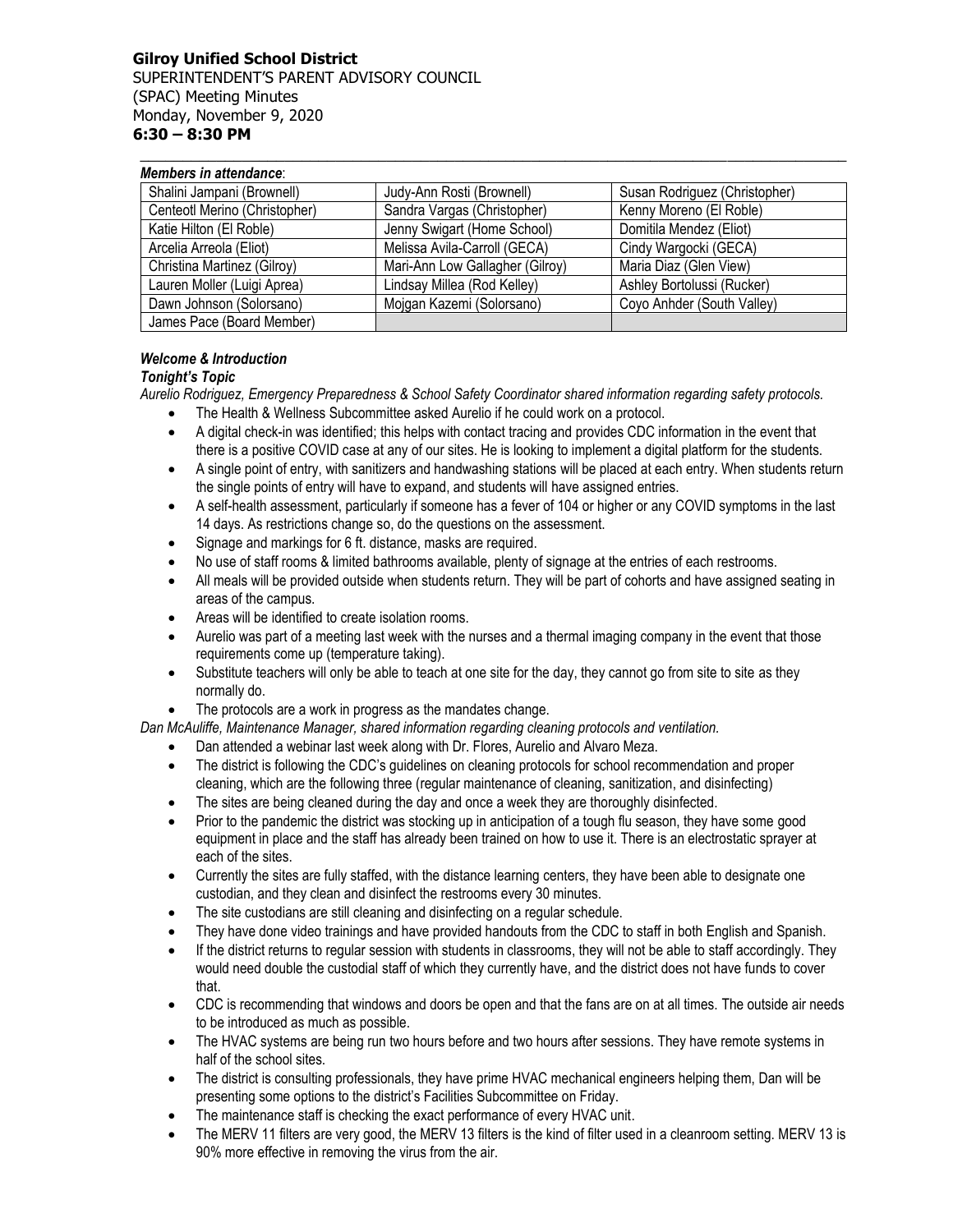### **Gilroy Unified School District** SUPERINTENDENT'S PARENT ADVISORY COUNCIL (SPAC) Meeting Minutes Monday, November 9, 2020 **6:30 – 8:30 PM**

• The district has 1,200 to 1,300 HVAC units, it takes the maintenance staff two people to service, and it is 2.5 hours per unit.

**\_\_\_\_\_\_\_\_\_\_\_\_\_\_\_\_\_\_\_\_\_\_\_\_\_\_\_\_\_\_\_\_\_\_\_\_\_\_\_\_\_\_\_\_\_\_\_\_\_\_\_\_\_\_\_\_\_\_\_\_\_\_\_\_\_\_\_\_\_\_\_\_\_\_\_\_\_\_\_\_\_\_\_**

- Overtime has been available for HVAC techs and people to assist them on the weekends. These unite cannot be cleaned, while the room is occupied.
- *Q:* If students have had COVID, is it a different protocol?
- *A:* Dr. Flores will ask Dr. Cody or Dr. Roy.
- *Q:* If the students have to use separate restrooms how is that going to happen?
- *A:* They are assigning cohorts of 12 students into individual restrooms, the cohorts are assigned to a restroom, and they can only go in one at a time and then every 30 minutes the restrooms are being cleaned.
- *Q:* What about schools with offices that do not have windows that open?
- *A:* They are trying out some portable heppa filters on a limited basis to see how effective they are so far they are very good. For issues where we have limited ventilation that would be a possible option. Even if tents or modular units were used, they would still have to be ventilated.
- *Q:* If the district elects for a hybrid model, are they not allowed to do distance learning?
- *A:* What some districts have tried to do is both simultaneously you cannot teach 12 kids and stay in front of your computer, one district is looking at expensive camera systems to see if there is a way to do this. If you cannot do it simultaneously then students would come in such as an A, B schedule. If you were in group A, you come in two days and the other three days would be doing an independent learning with parents assistance unless we can resolve an issue of how do it simultaneous. In addition, that would have to be agreed upon by the teachers union.
- *Q:* All these classrooms being opened, with windows open, what happens if we have a code red at schools, what is to happen if there is a situation like that, which can last a long time?
- *A:* It has not been discussed in a committee, the schools would lock down as quickly as possible, and it would not be as easy as it is if you have windows and doors closed.
- *Q:* If students go back on a hybrid schedule, would it be the full day?
- *A:* This is something that they have talked about, there is about 10 teachers on the committee, and the district has a requirement by the State of a certain number of minutes that are needed for instruction.

# **Superintendent's Report**

# *Reopening Planning Process*

- Dr. Flores mentioned at prior meetings, that she reconvened the Reopening Planning Committee in September and they have been meeting every two to three weeks, as a full planning committee or in subcommittees.
- The committee is going to continue meeting through December, and then they will bring an update to the Board at the January Board Meeting.
- They gave out a survey a few weeks ago and she included the results in her Friday letter last week.
- Some members asked why did they send out a one-question survey, the reason is because they realized in the first survey that the question was not asked; if they were to reopen it would have to be in a hybrid model, because of the distance of 6 ft. how would they choose that model and a description was provided for all three levels.
- The Reopening Committee is going to hold off on meeting again until they get the results of this question, they are hoping to get a great response level to this survey as they did in the last one.
- If they did reopen and they were in hybrid model and 60% of parents said they would have rather have their students at home, they may have to actually reconstitute classes and that is a big planning process.
- If they are going to reopen what kinds of protocols do, they have to have in place.

# *Latest Data about COVID19*

- One of the things that they have really been watching is the numbers. The numbers in California are growing again; there has been over a hundred thousand cases five days in a row.
- Today the County called a special press conference, they are very concerned about Santa Clara County's numbers the possibility of some counties going backwards and they are going to announce that tomorrow at noon (11/10).
- There were 358 new COVID cases as of Sunday. The number of COVID cases in children is steadily increasing, and there are districts all over the county that are closing that had reopened.

### *Distance Learning Access Centers*

- Last month Dr. Flores mentioned that they opened Rucker and Glen View, as distance learning access centers, this is for students that have no internet providers in their areas, or the internet is weak/spotty.
- The first center to open was at Rucker, which serves Rucker attendance area students as well as Ochoa Camp students who are bussed in.
- Since then, they have opened a center at Glen View, which serves Eliot students as well.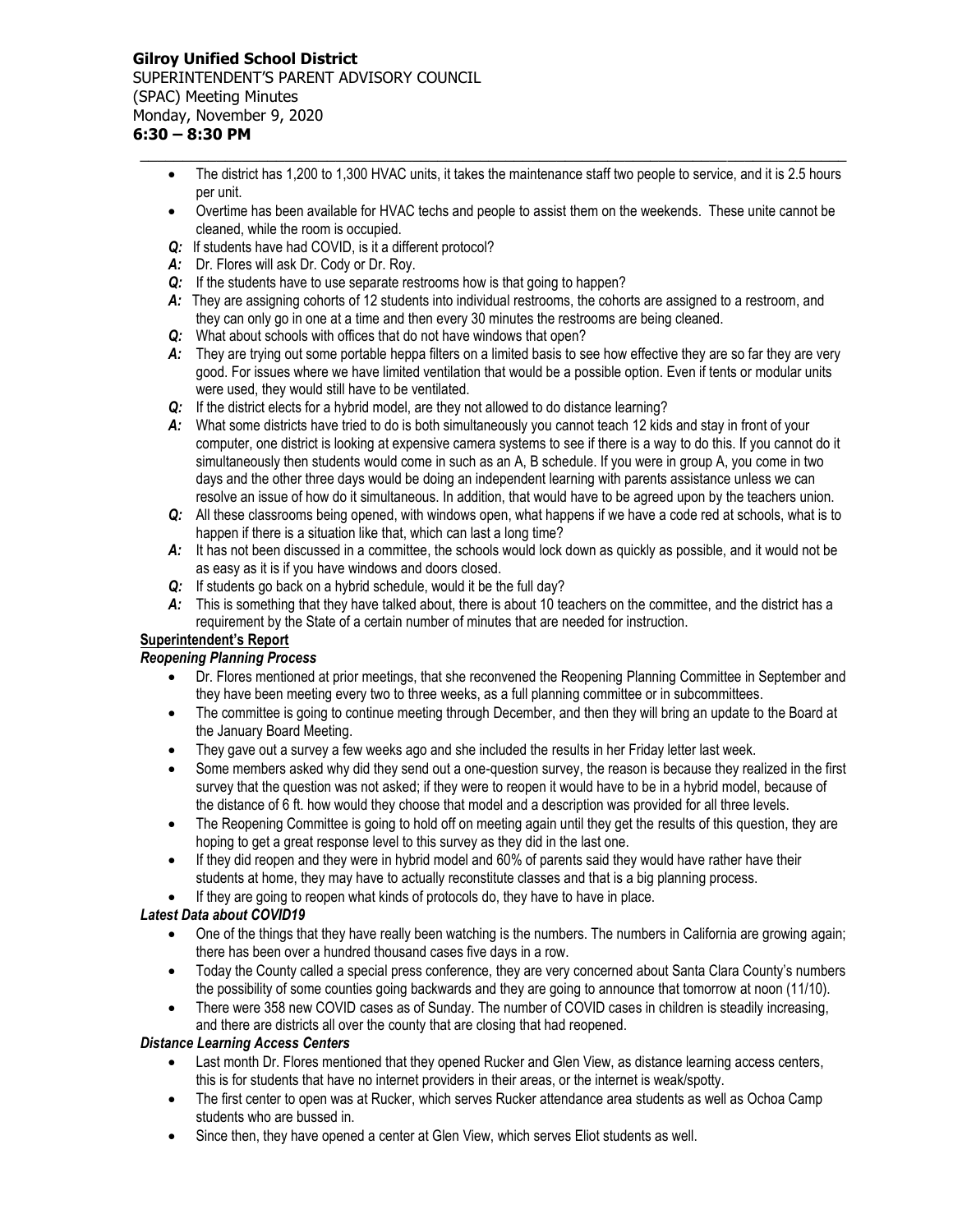• The centers are run by a nonprofit agency like YMCA, they are technology child care centers, in each class they have about 10-12 students with two staff, they are supervised and they assist them to access distance learning from district classrooms, which is what they cannot do at home.

**\_\_\_\_\_\_\_\_\_\_\_\_\_\_\_\_\_\_\_\_\_\_\_\_\_\_\_\_\_\_\_\_\_\_\_\_\_\_\_\_\_\_\_\_\_\_\_\_\_\_\_\_\_\_\_\_\_\_\_\_\_\_\_\_\_\_\_\_\_\_\_\_\_\_\_\_\_\_\_\_\_\_\_**

- We have learned a lot since opening these centers, if we are to bring students back. We have learned a lot of protocols about how students move around the campus, how often, etc.
- Two weeks ago, they opened up two access centers at Gilroy High and Christopher High, at the two elementary sites they are serving about 60 students, the two high school sites, for middle and high school they are serving about 25 students.
- What they are learning for the students in middle and high school is that once they learn what they need to be doing they do not come back to the center anymore.
- They have learned a lot from the four centers on how to safely serve students. So far, they have not had any COVID cases at these centers. The protocols the district has in place are working.

### *Site Visits*

- Dr. Flores conducts three site visits a year to all of our sites.
- She just finished all site fall visits, she went to 15 sites, Board members accompanied her, they went into all classrooms of teachers that are virtually teaching at the sites, and then joined classes virtually for those teachers not working at the sites. She asked each of the principals to set up a large screen in a room where we can be socially distanced, it has been very informative.
- Her general observation is that they are doing a great job, they are using the district adopted curriculum, she knows it is not the same, it does not replace brick and mortar instruction but teachers are doing a really good job,
- Dr. Flores just started her second round of visits known as APS visits, where they use a monitoring instruments using best practice in the classrooms.

### *Purchase of 6,000+ New Computers*

- The district is purchasing new chromebooks, they are a lot more powerful than the current ones, they have more memory and they are a lot faster.
- The product is in high demand and, she was hoping we would get them all at once, however, the district is in line to receive them in batches and we will be replacing the older ones
- *Q:* What will the district do with all of the old chromebooks?
- *A:* Dr. Flores said she will check with the IT Director, she is sure she has a plan in place.

# *Athletic Conditioning and Sports*

- As of today, the Government Body of high school athletics has not made a decision about athletics.
- They had stated the official practice would start December 14 and the competitive sports would begin in mid-January, however, as of today the numbers are going up, they are hesitating whether to have students in athletic conditioning right now.
- Athletics were shut down under the direction of the health department, the district required everyone in athletic conditioning to have a COVID test and bring a negative result.
- The district did have a case this summer in athletic conditioning and they are closely following what is happening in athletic conditioning practice right now.
- They are in cohorts of 12 with a coach assigned to their cohorts, they are checking temperatures and they cannot have physical contact.
- We do not know if CIF/CCS at the state level will allow practices to begin on December 14, we do not know if high school sports are going to move forward.

### *New Board Members*

- Board elections took place last week, James Pace was reappointed as the Trustee for Area 5.
- We have two new Board Members that ran in two other Trustee Areas, Michelle Nelson and Melissa Aguirre.
- We are very excited to have the two new board members, one of these Board members will replace Anisha Munshi who was a board member to SPAC but she resigned at the end of June.

### *Additional Questions*

- *Q:* From reading the survey, for high school it says that they will return to distance learning (DL). They will be their one to two times a week, receive a grab and go lunch and return to DL classrooms. From what she understood during this meeting, is that they will attend classes one to two days a week and then the rest will be done in independent learning, which is different from what she read on the survey, where it says that they will attend distance learning? She did not understand and asked if she can change her response?
- *A:* Dr. Flores said if any of them are confused about this then they will have to send another communication, she is glad they are discussing it at this meeting. What this meant is on the day that you come in with your teacher, you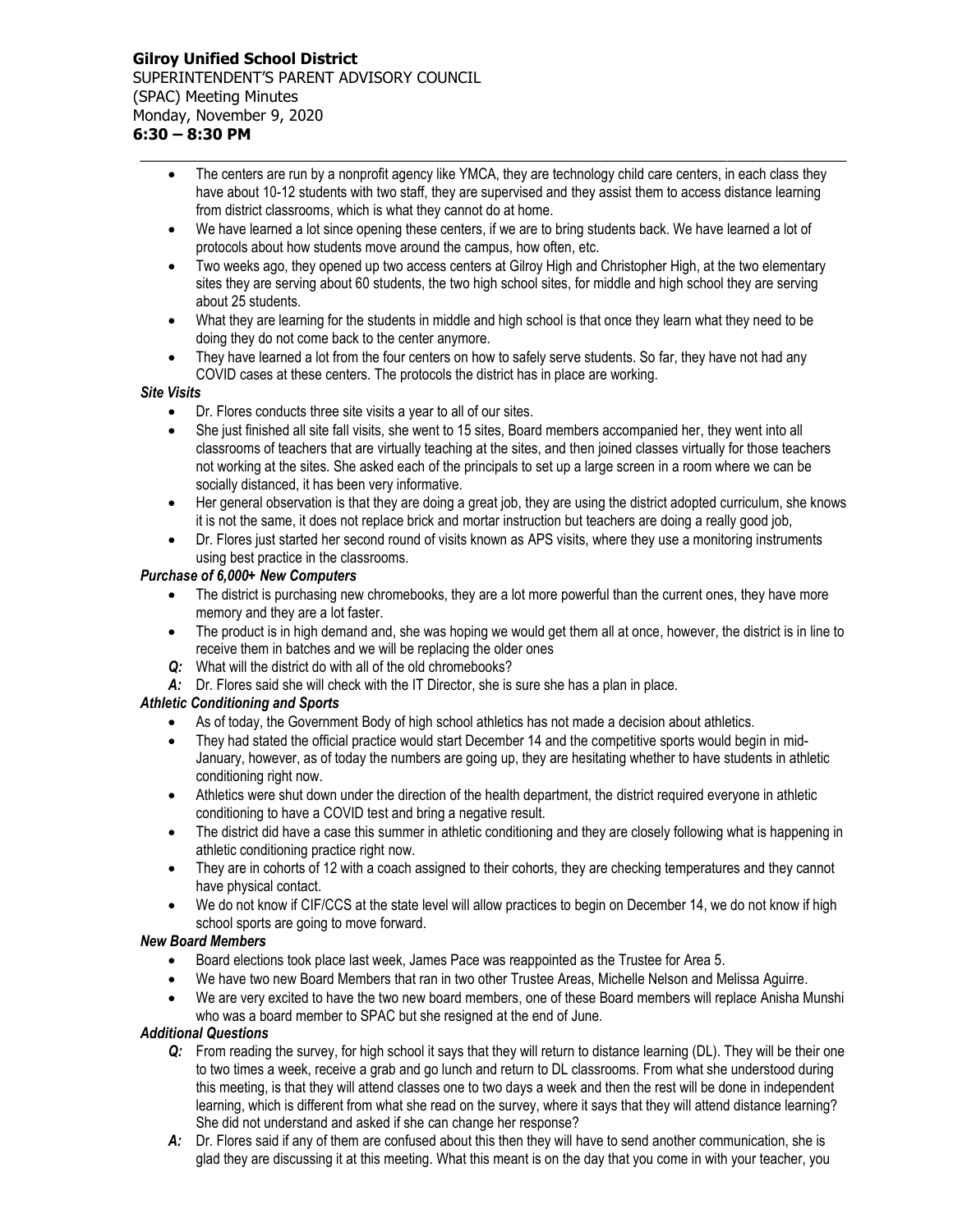# **Gilroy Unified School District** SUPERINTENDENT'S PARENT ADVISORY COUNCIL (SPAC) Meeting Minutes Monday, November 9, 2020

**6:30 – 8:30 PM \_\_\_\_\_\_\_\_\_\_\_\_\_\_\_\_\_\_\_\_\_\_\_\_\_\_\_\_\_\_\_\_\_\_\_\_\_\_\_\_\_\_\_\_\_\_\_\_\_\_\_\_\_\_\_\_\_\_\_\_\_\_\_\_\_\_\_\_\_\_\_\_\_\_\_\_\_\_\_\_\_\_\_**

would probably only have two classes with your teacher and the other two you would do distance learning that day. Dr. Flores is going to take the feedback to the teaching and learning subcommittee who developed it and will share the feedback with them and they will have to come up with some additional communication to all parents.

- *They talked about this topic in length; most members did not understand what the survey meant and said they would have opted out of this if they knew what it meant.*
- *Q:* Was this what the teachers also, thought would be good, how they want the design for the hybrid, or was this simply just the subcommittee?
- *A:* It's the subcommittee, there are ten teachers on it, representing all levels of the district.
- *Q:* Have they started negotiations?
- *A:* We have not negotiated because we have not decided we are coming back yet. We have not negotiated this and that is another piece that has to be done no matter what model we come back in.
- *Q:* Have we considered a pilot program such as the one MHUSD is doing to run through all these things in person, some students in class, some at home, etc., has GUSD considered that?
- *A:* We've talked about a lot of things starting with smaller numbers for instance at lower grades. We will continue to talk about it, but this is what the teaching and learning committee felt they needed to know before we go on any further.

# *SPAC Representative Reports*

### *South Valley:*

- ASB Student report There have been various spirt days including costume, school spirit (college days) and a movie night.
- ELAC Report ELAC has begun to meet and their requests have been for the following items to be considered:
	- 1. More communication from personnel / teachers to parents
		- 2. More support opportunities for ELA students
	- 3. More workshops for parents at home for how to help with children
- School Site Council reviewed the SPSA plan (and LCAP, SLIGB, and CSI)

School provides: Professional development, External consultants, Math coach, Release time and Professional development, Instructional technology, Academic nights for parents.

GOAL 1 : Tier 1 36,239.81, LCAP 1: 26,607, SLIBG 45,339, CSI:106,000

Goal 2: Provide equitable support for all learners, ELA EL's 2017-18 72.8 points below standard – maintained 2.1 points.

SVMS / GUSD Partner agencies, YIP, POWER SCHOOL, JOVEN NOBLE, SCHOOL LINK SERVICES. In School service: Professional learning communities, English Language instructional assistants (PD), Para Support for language learners, Enrichment and Support Persios, Technology – software and hardware, Library clerk.

Goal 3 school culture and climate: Social / emotional, Comprehensive Support and Improvement, Coffee w/Principal, Parent Club, SSC, Parent Ed, Tiger time / CJSF / Sports / etc.

- Principal Ramos Shared a book he would like for the staff to study For White Folks Who Teach in the Hood... and the Rest of Y'all Too: Reality Pedagogy and Urban Education (Race, Education, and Democracy) by Christopher Emdin.
- Lastly Principal Ramos filled us in on the following tech provisions: Hotspots 50-100 hotspots & Donation of Chromebooks to SVMS.

### *Rod Kelley:*

- Storybook character time in October some students came and pick up dressed like a storybook character.
- Make-up picture day in October as well as more spirit days, another on November  $20<sup>th</sup>$ .
- Material pick up day November 12 & 13.
- A Sock drive November 9-20th.
- Gizdich fundraiser is November 12.
- Parent teacher conferences coming up.
- Report cards are going out.

### *Solorsano*

- During Eagle time tomorrow, the school counselors will be having a mental health town hall meeting.
- This time will be for everyone to talk about stressors, and for them to be able to listen and ask questions at the end, there will be a crisis hotline so that students can reach out on their own.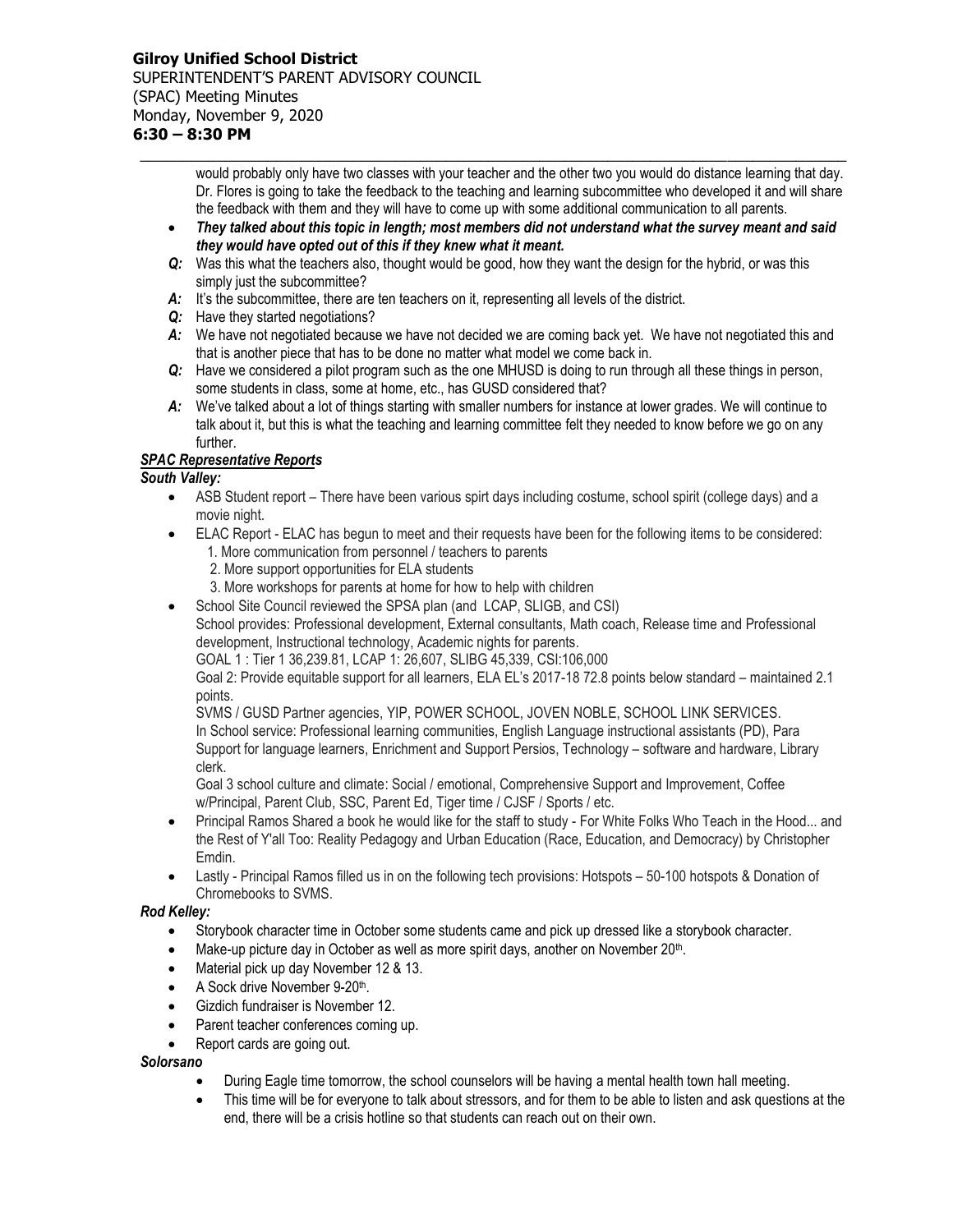On November 13, they will be having another Eagle Time, Gavilan students they will be presenting the school as an option, career department will be having different programs that are provided there. They will do a surrey at the end.

**\_\_\_\_\_\_\_\_\_\_\_\_\_\_\_\_\_\_\_\_\_\_\_\_\_\_\_\_\_\_\_\_\_\_\_\_\_\_\_\_\_\_\_\_\_\_\_\_\_\_\_\_\_\_\_\_\_\_\_\_\_\_\_\_\_\_\_\_\_\_\_\_\_\_\_\_\_\_\_\_\_\_\_**

- Second year of Math Olympian run by a parent, Dr. G, they had a diagnostic test on Thursday of last week. Fifteen student passed, they will do weekly meetings on Thursdays they will compete with different schools.
- Having a Gizdich fundraiser, pickups will be December 15.
- School store has just started swag for parents to order customizable things.

### *Brownell*

- Picture days went well; the students were able to walk into new campus and see a little bit of it.
- ASB started, they already had spirit days; college week kids were able to wear t-shirts.
- Cooking club started.
- Cal-SOAP is offering free tutoring, Monday- Thursday, from 4:30 -5:30 and Saturday from 9:30-11:30.
- Parent teacher conferences took place.
- They are going to have their first School Site Council.
- There is good participation in distance learning and the teacher insists on cameras being on.
- The kids are learning a lot more about reading music sheets, as they are being sent digitally. They can see them on the screen and have to play it and cannot write notes on it.

### *Gilroy HS*

- The month of October was very student focused in regards to student engagement.
- They had a Halloween pumpkin carving contest, the parent club and other parents donated gift cards to the individual for the pumpkin carving contest
- Club Rush the Clubs created a video; there was about 30 individuals that attended the Club Rush.
- Pink Out for cancer awareness was on October 21.
- They had an online rally, which was a big success having students view that.
- Great shakeout for Gilroy
- Staff BBQ was provided by Principal Kapaku.
- Turkey design contest which started today, they will pick certain students right before the Thanksgiving break.
- Athletic clearances are being done.
- Cal-SOAP is being utilized at GHS.
- In the month of October they normally have an honor roll brunch, they had some great plans they thought we were going to do, such as a drive thru ice cream handout to the kids. That event had to be postponed. With athletic conditioning returning, they were wondering if they would be able to host that type of event. At this point, they have not been given any permission; she asked Dr. Flores if she had any thoughts on that. Dr. Flores said it would be fine for them to reschedule, she would follow up with Principal Kapaku.

### *Christopher*

- Doing some games, playing mafia mystery game, the clubs are still meeting up.
- Breast cancer awareness month was last month.
- The students had a mock election, with a cougar teacher of the quarter, voted on other issues that they thought the students should vote on, and they all passed.
- Back to athletic conditioning.

### *Rucker*

- Lots of fun stuff, virtually and in person.
- A couple of things they are working on continuously, Arts Alive, which is parent run. Uploading videos to YouTube page and sending out depending on the programs. Arts alive funded a small bag and sent it out some students, who may not have those materials at home so they could participate in Arts Alive and Los Dichos.
- Chipotle fundraiser on November 18.
- Home & School Club wanted to do something small with the new ADB families they missed that opportunity to gather and greet or welcome in, their goal is to foster that community.
- They cannot do that much fundraising, they are doing a little hot cocoa and story night coming up.
- Parent square is amazing they can reach all the parents. It has a wish list option for HSC.

### *Glen View*

 October participated in the Great Shakeout, they had the distance learning access center students on campus and they did really well, was amazed at how well Power School handled it.